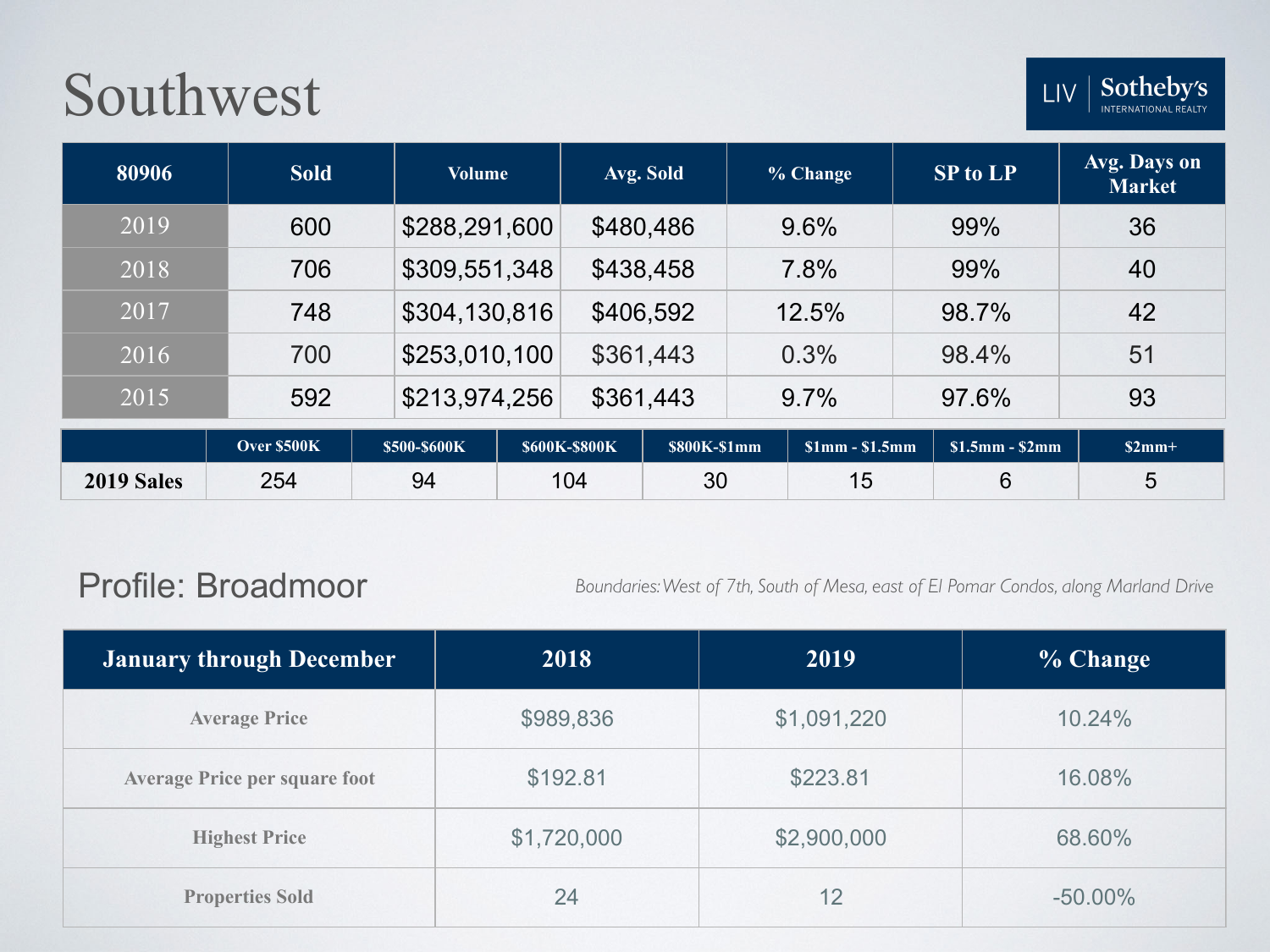

| 80906 | <b>Sold</b> | <b>Volume</b> | Avg. Sold | % Change | <b>SP to LP</b> | Avg. Days on<br><b>Market</b> |
|-------|-------------|---------------|-----------|----------|-----------------|-------------------------------|
| 2019  | 600         | \$288,291,600 | \$480,486 | 9.6%     | 99%             | 36                            |
| 2018  | 706         | \$309,551,348 | \$438,458 | 7.8%     | 99%             | 40                            |
| 2017  | 748         | \$304,130,816 | \$406,592 | 12.5%    | 98.7%           | 42                            |
| 2016  | 700         | \$253,010,100 | \$361,443 | 0.3%     | 98.4%           | 51                            |
| 2015  | 592         | \$213,974,256 | \$361,443 | 9.7%     | 97.6%           | 93                            |

|                   | <b>Over \$500K</b> | \$500-\$600K | \$600K-\$800K | \$800K-\$1mm | $\sqrt{\sinh^{-1} \sinh^{-1} \sinh^{-1} \sinh^{-1} \sinh^{-1} \sinh^{-1} \sinh^{-1} \sinh^{-1} \sinh^{-1} \sinh^{-1} \sinh^{-1} \sinh^{-1} \sinh^{-1} \sinh^{-1} \sinh^{-1} \sinh^{-1} \sinh^{-1} \sinh^{-1} \sinh^{-1} \sinh^{-1} \sinh^{-1} \sinh^{-1} \sinh^{-1} \sinh^{-1} \sinh^{-1} \sinh^{-1} \sinh^{-1} \sinh^{-1} \sinh^{-1} \sinh^{-1} \sinh^{-1} \sinh^{-1} \sinh^{-1} \sinh^{-1} \sinh^{-1} \sinh^{-1} \sin$ | $\sqrt{\$1.5mm}$ - \$2mm | $$2mm+$ |
|-------------------|--------------------|--------------|---------------|--------------|--------------------------------------------------------------------------------------------------------------------------------------------------------------------------------------------------------------------------------------------------------------------------------------------------------------------------------------------------------------------------------------------------------------------------|--------------------------|---------|
| <b>2019 Sales</b> | 254                | 94           | 104           | 30           | 1 h<br>' ~                                                                                                                                                                                                                                                                                                                                                                                                               |                          |         |

### Profile: Skyway

*Boundaries: North of CMHS, South of Bear Creek Park, West of 8th Street, East of Southern Cross and Taurus*

| <b>January through December</b>      | 2018      | 2019      | % Change |
|--------------------------------------|-----------|-----------|----------|
| <b>Average Price</b>                 | \$400,848 | \$455,149 | 13.55%   |
| <b>Average Price per square foot</b> | \$161.81  | \$170.06  | 5.10%    |
| <b>Highest Price</b>                 | \$730,000 | \$860,000 | 17.81%   |
| <b>Properties Sold</b>               | 65        | 63        | $-3.08%$ |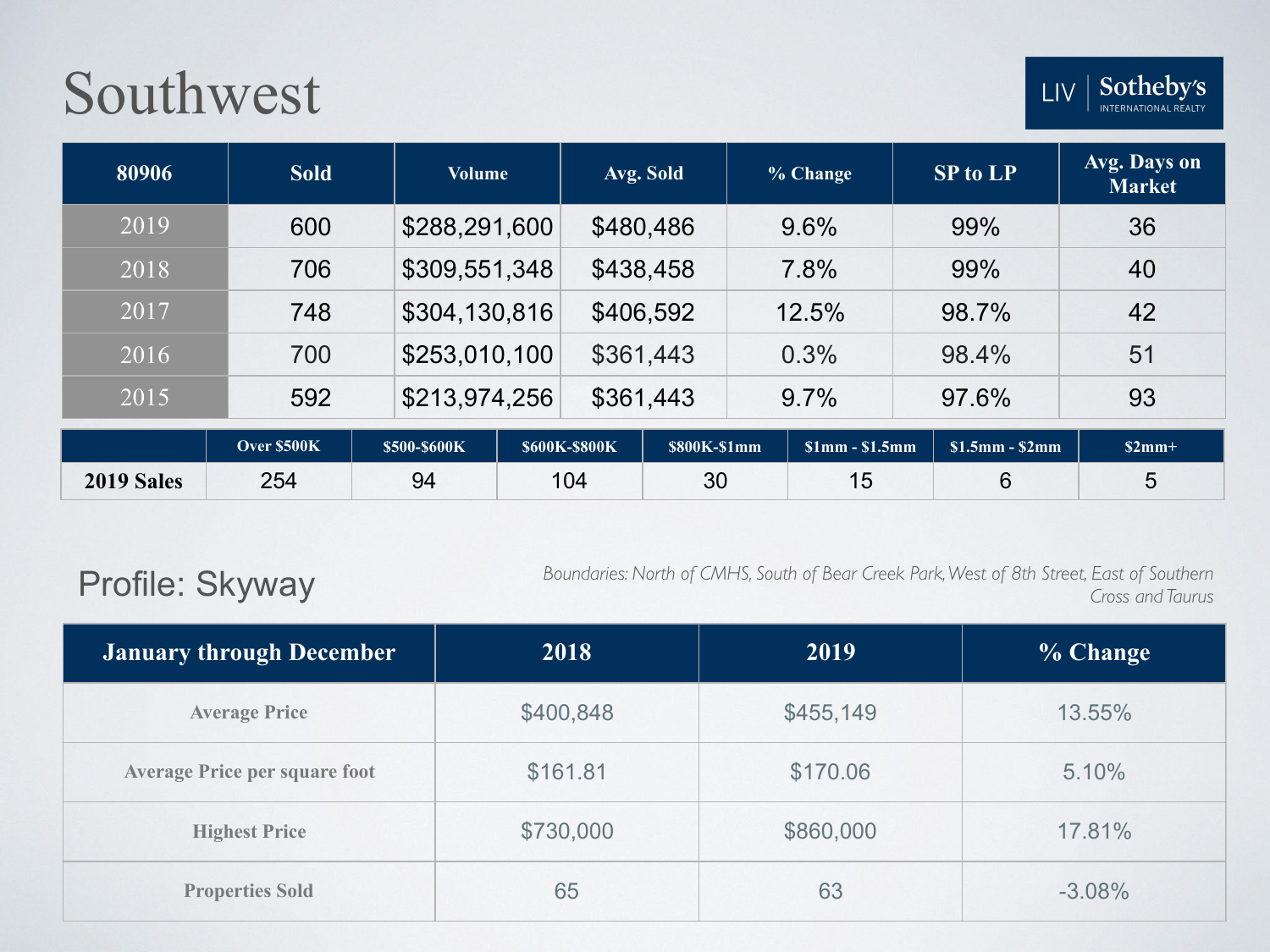LIV

| 80906      | <b>Sold</b> | <b>Volume</b> |                      | Avg. Sold    | % Change        | <b>SP to LP</b> | Avg. Days on<br><b>Market</b> |
|------------|-------------|---------------|----------------------|--------------|-----------------|-----------------|-------------------------------|
| 2019       | 600         | \$288,291,600 |                      | \$480,486    | 9.6%            | 99%             | 36                            |
| 2018       | 706         | \$309,551,348 |                      | \$438,458    | 7.8%            | 99%             | 40                            |
| 2017       | 748         | \$304,130,816 |                      | \$406,592    | 12.5%           | 98.7%           | 42                            |
| 2016       | 700         | \$253,010,100 |                      | \$361,443    | 0.3%            | 98.4%           | 51                            |
| 2015       | 592         | \$213,974,256 |                      | \$361,443    | $9.7\%$         | 97.6%           | 93                            |
|            | Over \$500K | \$500-\$600K  | <b>\$600K-\$800K</b> | \$800K-\$1mm | $$1mm - $1.5mm$ | $$1.5mm - $2mm$ | $$2mm+$                       |
| 2019 Sales | 254         | 94            | 104                  | 30           | 15              | 6               | 5                             |

### Profile: Top of Skyway & Stratton

*Boundaries: Uphill of Southern Cross and Pegasus, south of Bear Creek Park to Cheyenne Mountain High School*

| <b>January through December</b>      | 2018        | 2019        | % Change   |
|--------------------------------------|-------------|-------------|------------|
| <b>Average Price</b>                 | \$902,739   | \$841,504   | $-6.78%$   |
| <b>Average Price per square foot</b> | \$165.67    | \$165.08    | $-0.36%$   |
| <b>Highest Price</b>                 | \$2,600,000 | \$2,400,000 | $-7.69%$   |
| <b>Properties Sold</b>               | 37          | 27          | $-27.03\%$ |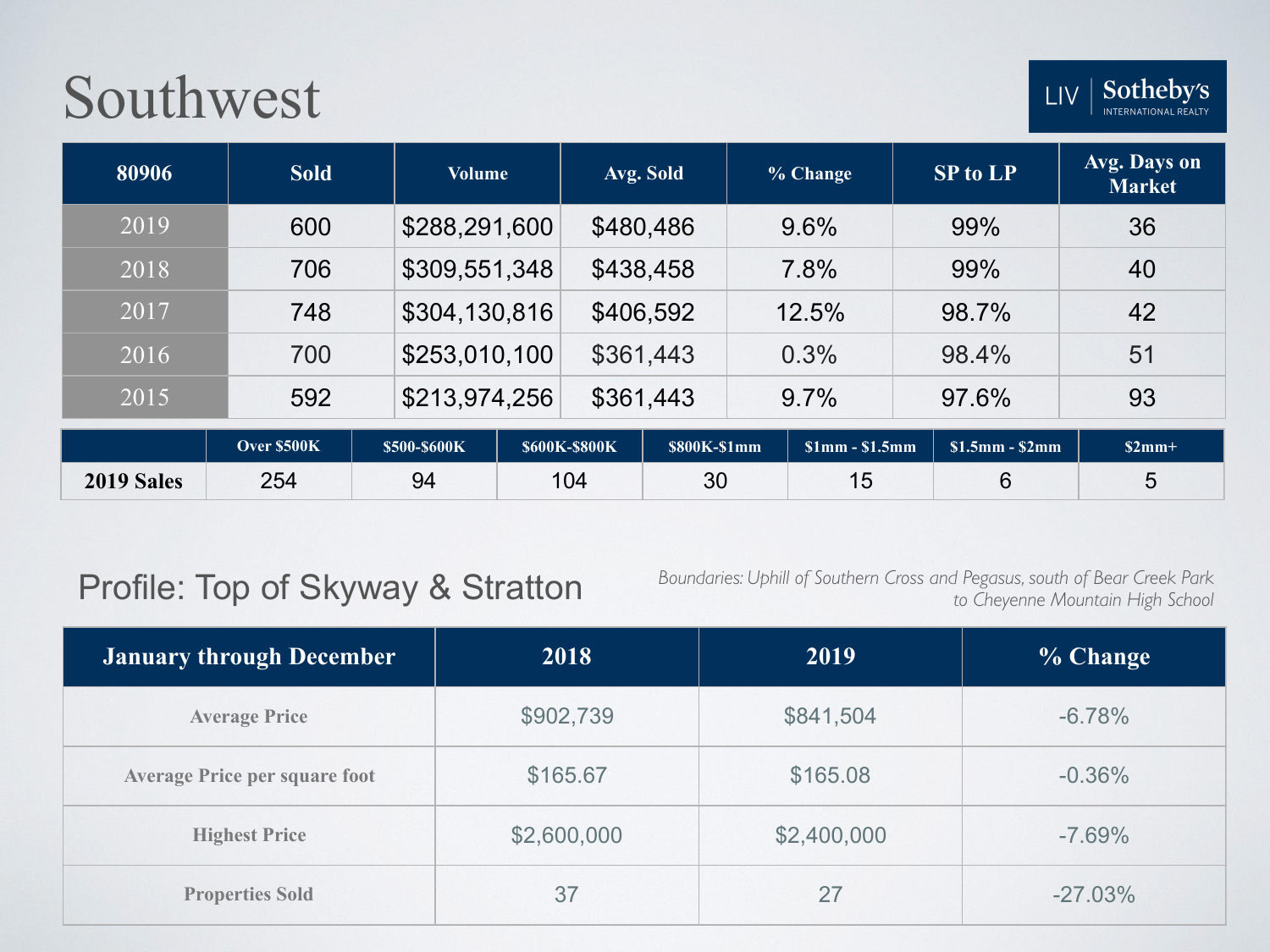| 80906      | <b>Sold</b> | <b>Volume</b> |                      | Avg. Sold    | % Change        | <b>SP to LP</b> | Avg. Days on<br><b>Market</b> |
|------------|-------------|---------------|----------------------|--------------|-----------------|-----------------|-------------------------------|
| 2019       | 600         | \$288,291,600 |                      | \$480,486    | 9.6%            | 99%             | 36                            |
| 2018       | 706         | \$309,551,348 |                      | \$438,458    | 7.8%            | 99%             | 40                            |
| 2017       | 748         | \$304,130,816 |                      | \$406,592    | 12.5%           | 98.7%           | 42                            |
| 2016       | 700         | \$253,010,100 |                      | \$361,443    | 0.3%            | 98.4%           | 51                            |
| 2015       | 592         | \$213,974,256 |                      | \$361,443    | 9.7%            | 97.6%           | 93                            |
|            | Over \$500K | \$500-\$600K  | <b>\$600K-\$800K</b> | \$800K-\$1mm | $$1mm - $1.5mm$ | $$1.5mm - $2mm$ | $$2mm+$                       |
| 2019 Sales | 254         | 94            | 104                  | 30           | 15              | 6               | 5                             |

### Profile: Broadmoor Heights

*Boundaries: West of Broadmoor Hotel to Cheyenne Road, south to Cheyenne Mountain Zoo* 

| January through December             | 2018        | 2019        | % Change |
|--------------------------------------|-------------|-------------|----------|
| <b>Average Price</b>                 | \$689,314   | \$881,547   | 27.89%   |
| <b>Average Price per square foot</b> | \$172.64    | \$181.92    | 5.38%    |
| <b>Highest Price</b>                 | \$1,500,000 | \$2,600,000 | 73.33%   |
| <b>Properties Sold</b>               | 16          | 21          | 31.25%   |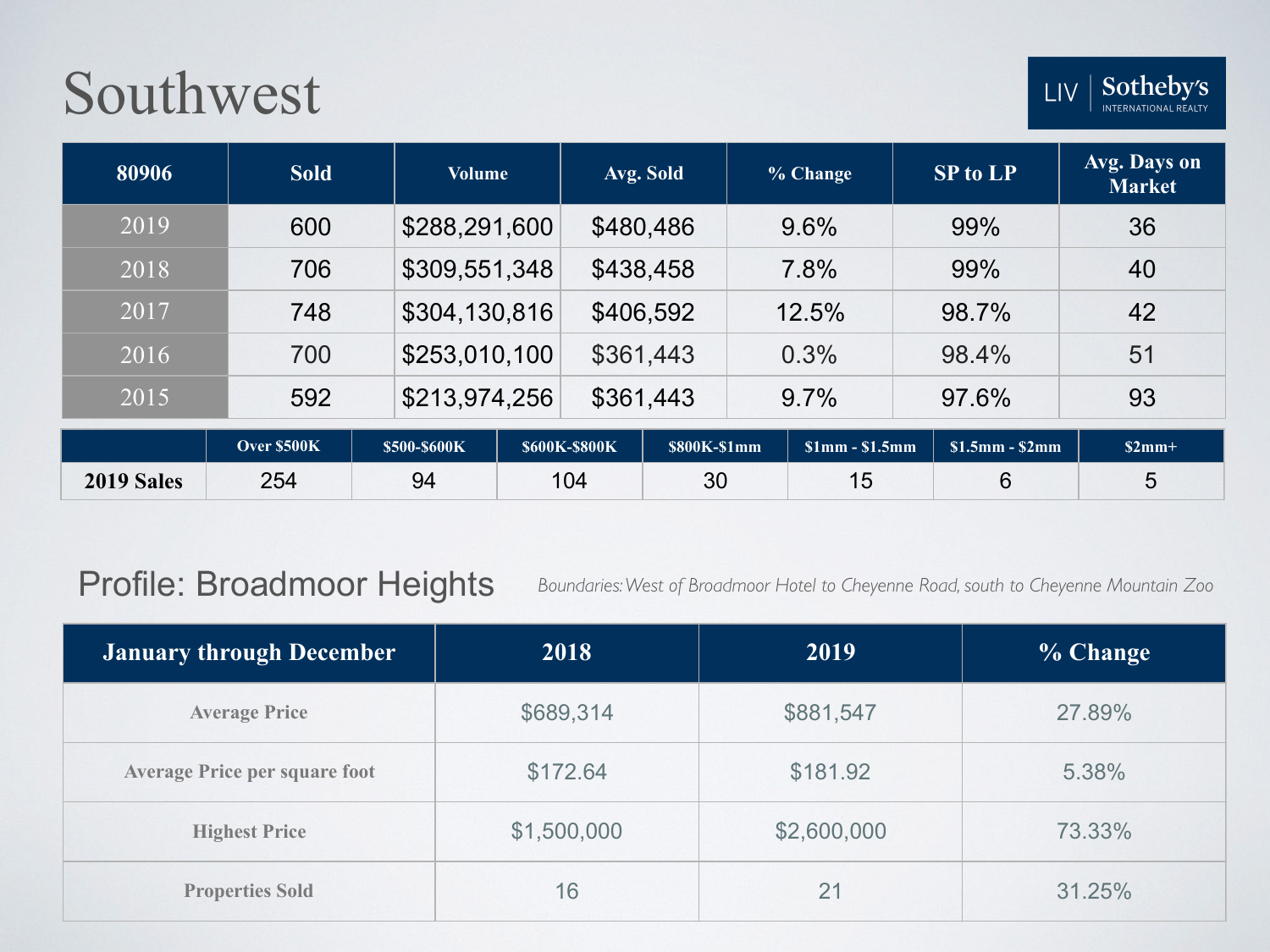| 80906      | <b>Sold</b> | <b>Volume</b> |                      | Avg. Sold    | % Change        | <b>SP to LP</b> | Avg. Days on<br><b>Market</b> |
|------------|-------------|---------------|----------------------|--------------|-----------------|-----------------|-------------------------------|
| 2019       | 600         | \$288,291,600 |                      | \$480,486    | 9.6%            | 99%             | 36                            |
| 2018       | 706         | \$309,551,348 |                      | \$438,458    | 7.8%            | 99%             | 40                            |
| 2017       | 748         | \$304,130,816 |                      | \$406,592    | 12.5%           | 98.7%           | 42                            |
| 2016       | 700         | \$253,010,100 |                      | \$361,443    | 0.3%            | 98.4%           | 51                            |
| 2015       | 592         | \$213,974,256 |                      | \$361,443    | 9.7%            | 97.6%           | 93                            |
|            | Over \$500K | \$500-\$600K  | <b>\$600K-\$800K</b> | \$800K-\$1mm | $$1mm - $1.5mm$ | $$1.5mm - $2mm$ | $$2mm+$                       |
| 2019 Sales | 254         | 94            | 104                  | 30           | 15              | 6               | 5                             |

### Profile: Country Club & Spring Run

*Boundaries: North of CMHS, South of Bear Creek Park, West of 8th Street, East of Gold Camp Rd*

| <b>January through December</b>      | 2018      | 2019      | % Change  |
|--------------------------------------|-----------|-----------|-----------|
| <b>Average Price</b>                 | \$509,117 | \$552,199 | 8.46%     |
| <b>Average Price per square foot</b> | \$128.95  | \$148.18  | 14.91%    |
| <b>Highest Price</b>                 | \$945,000 | \$802,000 | $-15.13%$ |
| <b>Properties Sold</b>               | 66        | 68        | 3.03%     |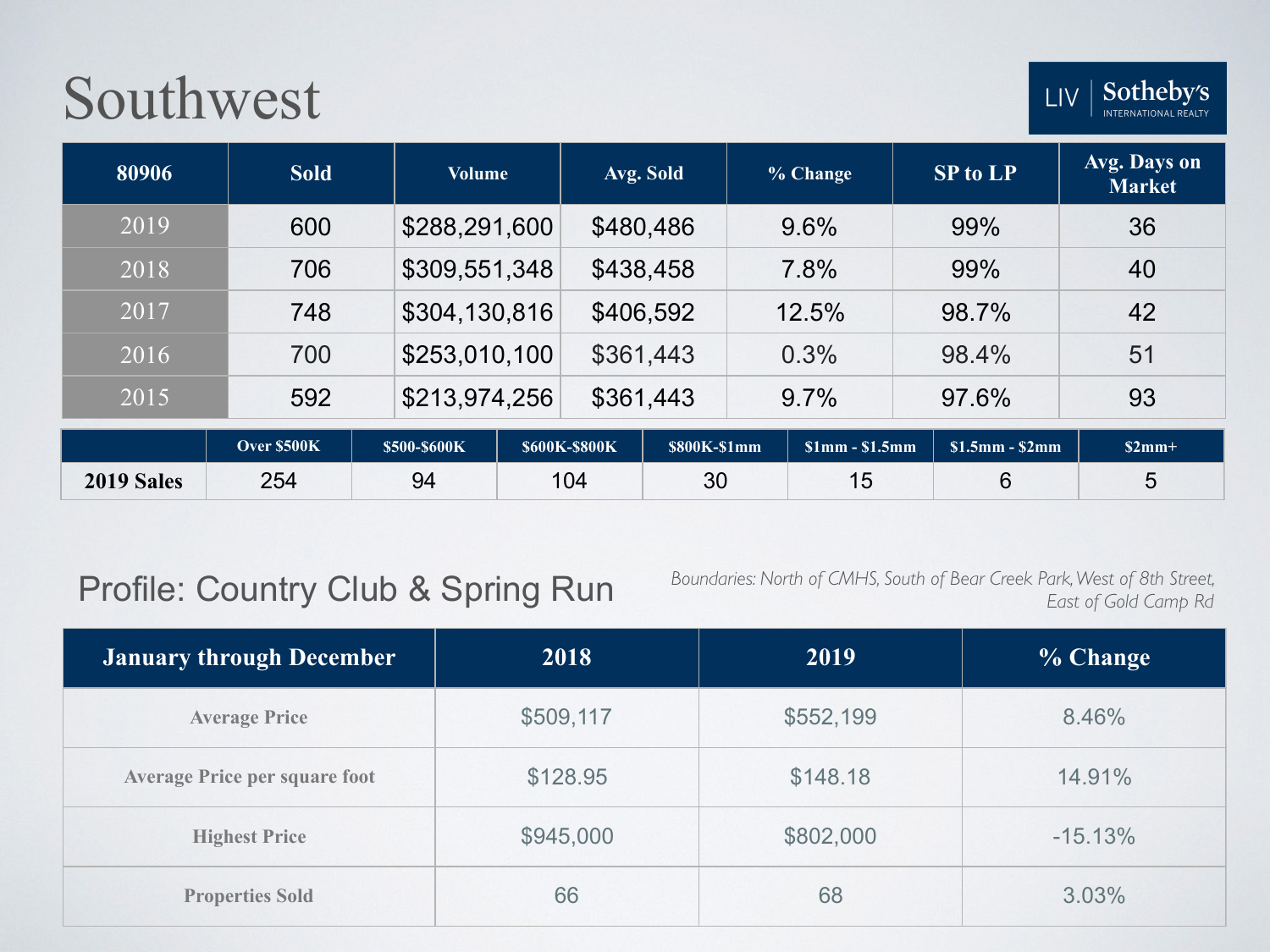| 80906      | <b>Sold</b> | <b>Volume</b> |                      | Avg. Sold    | % Change        | <b>SP to LP</b> | Avg. Days on<br><b>Market</b> |
|------------|-------------|---------------|----------------------|--------------|-----------------|-----------------|-------------------------------|
| 2019       | 600         | \$288,291,600 |                      | \$480,486    | 9.6%            | 99%             | 36                            |
| 2018       | 706         | \$309,551,348 |                      | \$438,458    | 7.8%            | 99%             | 40                            |
| 2017       | 748         | \$304,130,816 |                      | \$406,592    | 12.5%           | 98.7%           | 42                            |
| 2016       | 700         | \$253,010,100 |                      | \$361,443    | 0.3%            | 98.4%           | 51                            |
| 2015       | 592         | \$213,974,256 |                      | \$361,443    | 9.7%            | 97.6%           | 93                            |
|            | Over \$500K | \$500-\$600K  | <b>\$600K-\$800K</b> | \$800K-\$1mm | $$1mm - $1.5mm$ | $$1.5mm - $2mm$ | $$2mm+$                       |
| 2019 Sales | 254         | 94            | 104                  | 30           | 15              | 6               | 5                             |

#### Profile: Broadmoor Bluffs

*Boundaries: West of 7th, South of Mesa, east of El Pomar Condos, along Marland Drive*

| January through December             | 2018        | 2019      | % Change   |
|--------------------------------------|-------------|-----------|------------|
| <b>Average Price</b>                 | \$617,166   | \$663,997 | 7.59%      |
| <b>Average Price per square foot</b> | \$138.81    | \$156.76  | 12.93%     |
| <b>Highest Price</b>                 | \$1,149,000 | \$980,000 | $-14.71\%$ |
| <b>Properties Sold</b>               | 98          | 96        | $-2.04%$   |